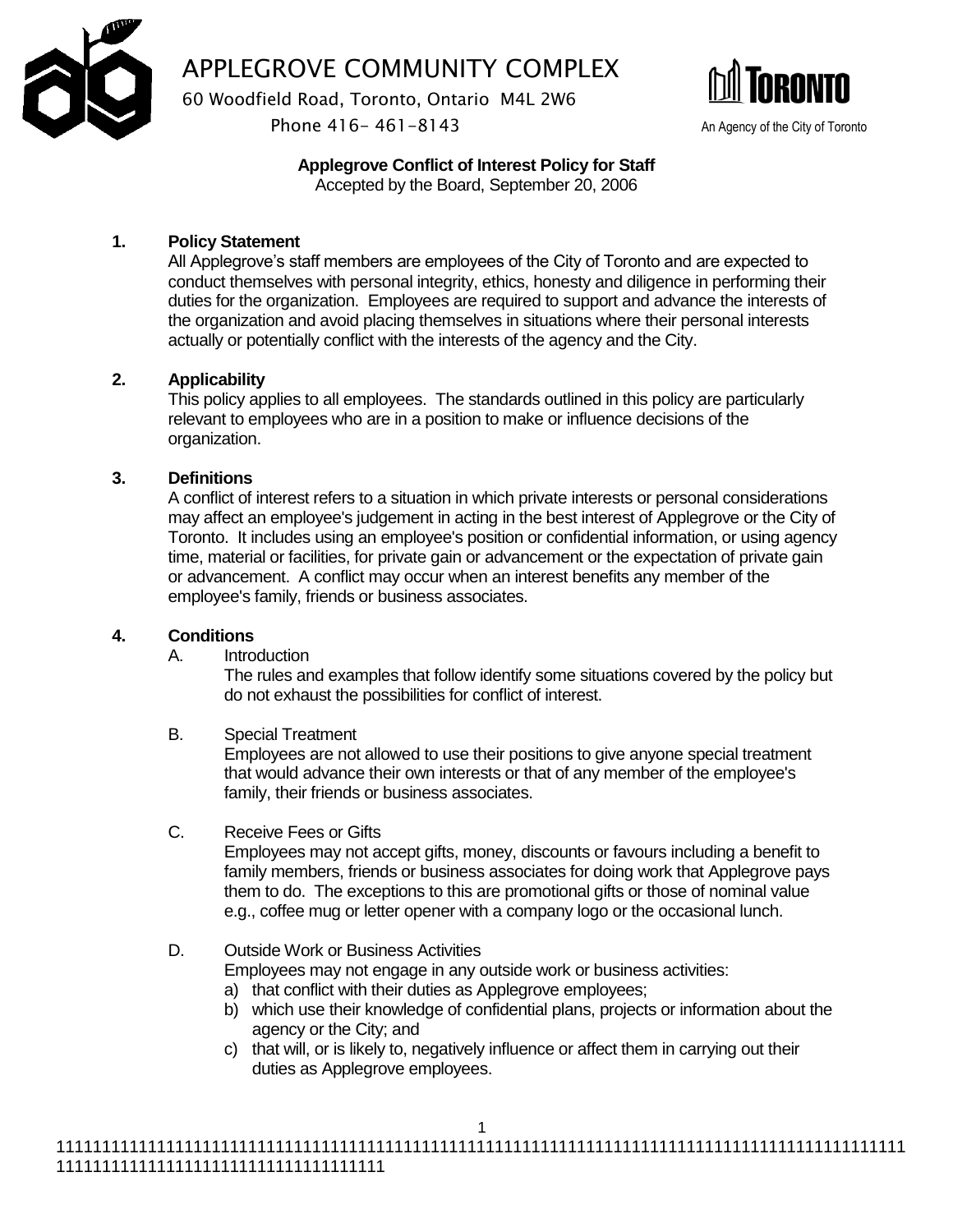- E. Using Agency Property
	- a) Some Applegrove equipment and supplies, such as the toy library, are intended for use by community members. These can include staff who meet any other criteria to use the property.
	- b) Applegrove's policies regarding telephones, computers, photocopiers and faxes permit some use by employees for personal reasons under certain conditions.
	- c) Other than the situations above, employees may not use, or permit the use of, items of agency property, facilities, equipment, supplies or other resources for activities not associated with their work. Any exceptions to this must be expressly approved by Applegrove's Board, the Executive Director or City Council.
- F. Confidential Information

Employees may not disclose confidential or privileged information about the property or affairs of the organization, or use confidential information to advance personal or others' interests. Employees cannot divulge confidential or privileged information about employees without those employees' written authorization.

**Note on confidential information:** The rule against giving out confidential information does not apply to an employee who alleges wrongdoing on the part of the city or its Council members, officers, employees, agents or contractors – as long as the disclosure of such information is not frivolous, vexatious or slanderous – and making the disclosure serves the public interest and is made in accordance with the provisions of this policy. This reporting of wrongdoing is known as whistle-blowing.

G. Financial Interest

Employees who knowingly have financial interests in an agency or City contract, sale or other business transaction, or have family members, friends or business associates with such interests, must not represent or advise the organization in such transactions.

# **5. Guidelines for Management and Professional Staff**

A. Introduction

Some positions in the organization are more susceptible than others to conflicts of interest. The following two sections are specifically for executives, managers and employees who give professional advice or assistance, or who work on program policies or budgets. These sections also refer to employees in confidential positions working with the above mentioned staff.

B. Representing Others

Staff described in the paragraph above may not appear before Council or a city committee on behalf of a private citizen other than himself/herself, his/her spouse, his/her parents, or his/her minor children, where the employee is either paid, or is involved in any way in the issue/policy.

C. Appointments

Staff who hold positions described above may not seek or accept appointment to a city committee or board (except in the capacity of a city employee) and require permission from the executive director before accepting appointments to other municipal, provincial or federal commissions boards and committees. Staff who hold

AGE 1

<sup>1111111111111111111111111111111111111111111111111111111111111111111111111111111</sup> 11111111111111111111111111111111111111111111111111